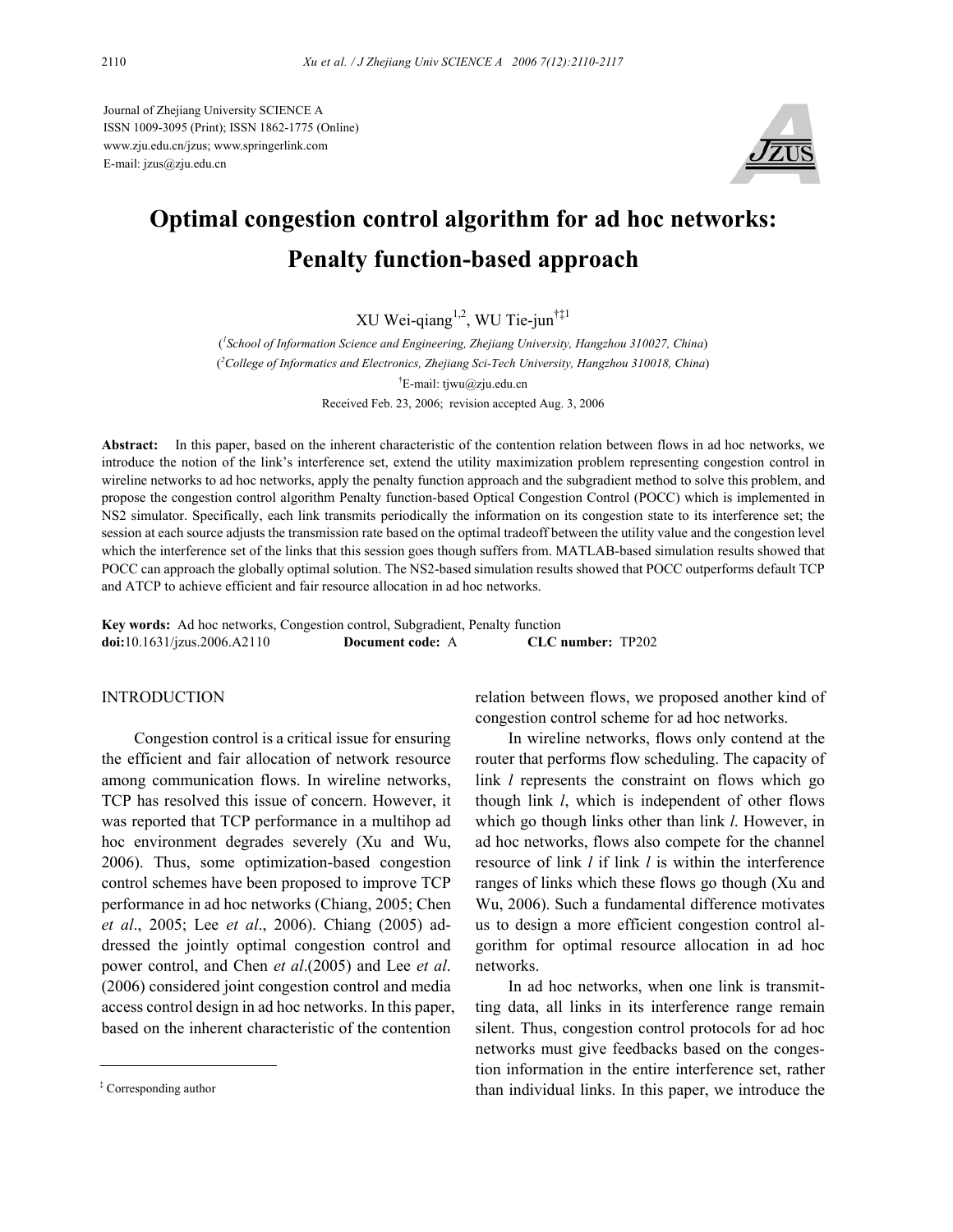notion of the link's interference set, extend the basic utility maximization formulation of the congestion control problem for wireline networks in (Kelly *et al*., 1998; Low and Lapsley, 1999) to ad hoc networks. We apply the penalty function method to take into account the capacity constraints and present a new formulation, apply the subgradient method to obtain this optimal solution, and propose a distributed algorithm Penalty function-based Optimal Congestion Control (POCC). POCC can be implemented in NS2 simulator through parallel fashion at each source/link. Specifically, each link transmits periodically the information on the congestion state to its interference set; each session at each source adjusts the transmission rate based on the optimal tradeoff between the utility value and the congestion level which the interference set of the links that this session goes though suffers from. Thus, it can cope with absence of the central coordination in ad hoc networks. Meanwhile, computation only based on local information can effectively save on the network resource. In particular, the link does not need to maintain any state information for each session, leading to lower computation and communication overhead. Thus, it is scalable to a broad range of network scenarios. The MATLABbased simulation results showed that POCC can rapidly approach the globally optimal solution. The NS2-based simulation results showed that POCC can achieve efficient and fair resource allocation.

## PROBLEM STATEMENT

In this section, we first introduce the notation to model the system under study, and then represent the congestion control problem as a nonlinear optimization problem. Finally, we specify a number of inherent characteristics of ad hoc networks imposing important restrictions to efficiently solve this optimization problem.

## **Notation and assumption**

Consider ad hoc networks represented by a directed graph  $G(N^*, L^*)$ , where  $N^*$  is a set  $N^* = \{1, 2, ...,$ *N*} of nodes and  $L^*$  is a set  $L^* = \{1, 2, ..., L\}$  of logical links. Let  $C_l$  be the capacity of link  $l \in L^*$ . The network is shared by a set of the end-to-end multihop flows  $S^* = \{1, 2, ..., S\}$ . Each flow  $s \in S^*$  originated from

source *s* goes through a set of wireless links  $L^*(s) \subset L^*$ . A single-hop data transmission in the flow *s* along a particular wireless link is referred to as a subflow of *s*. For each link, let  $S^*(l) = \{ s \in S^* | l \in L^*(s) \}$  be the set of flows/sources that goes through link *l*. Source *s* is characterized by a utility function  $U_s(x_s)$ , which satisfies two assumptions:

(1) *Us*(*xs*) is increasing, strictly concave, and twice continuously differentiable at  $x_s^{\text{min}} \le x_s \le x_s^{\text{max}}$ , where  $x_s$  is the transmission rate required by source  $s$ , and  $x_s^{\text{min}} \ge 0$  and  $x_s^{\text{max}} \le \infty$  are the minimum and maximum transmission rate required by source *s*, respectively;

(2) The curvatures of  $U_s(x_s)$  are bounded away from zero.

### **Link's interference set**

In ad hoc networks, subflow going through the link *l* suffers from two kind of contentions: (1) subflows originated from the source node of the link *l* contend for the link *l* with each other; (2) subflows going through the other links in whose interference range the link *l* is located in, compete for the link *l*. Thus, among a set of mutually contending subflows, only one of them may transmit at any given time.

In this paper, we model the contention relation between subflows as the link's interference set interfering with the link *l*, including the link *l* itself, denoted by *IS<sub>l</sub>*. This set indicates which groups of subflows interfere with the subflows which go through the link *l*. Because links included in the interference set  $IS_i$  share the same channel resource  $C_i$  of the link *l*, only one of the subflows going through link  $k$  ( $k \in IS$ ) may transmit at any given time. Thus, the aggregated rate of all subflows in such a set may not exceed the channel capacity, i.e.

$$
\sum_{k \in I S_i} \sum_{s \in S^*(k)} x_s \le C_l.
$$
 (1)

The accurate interference set of the link can be constructed based on the SIR model as proposed in (Gupta and Kumar, 2000), which may be very difficult in reality. In practice, two links interfere with each other when either the sender or the receiver of one is within interference range of the sender or the receiver of the other (Xue *et al*., 2006). Thus, when the interference range is  $K$  times that of the transmis-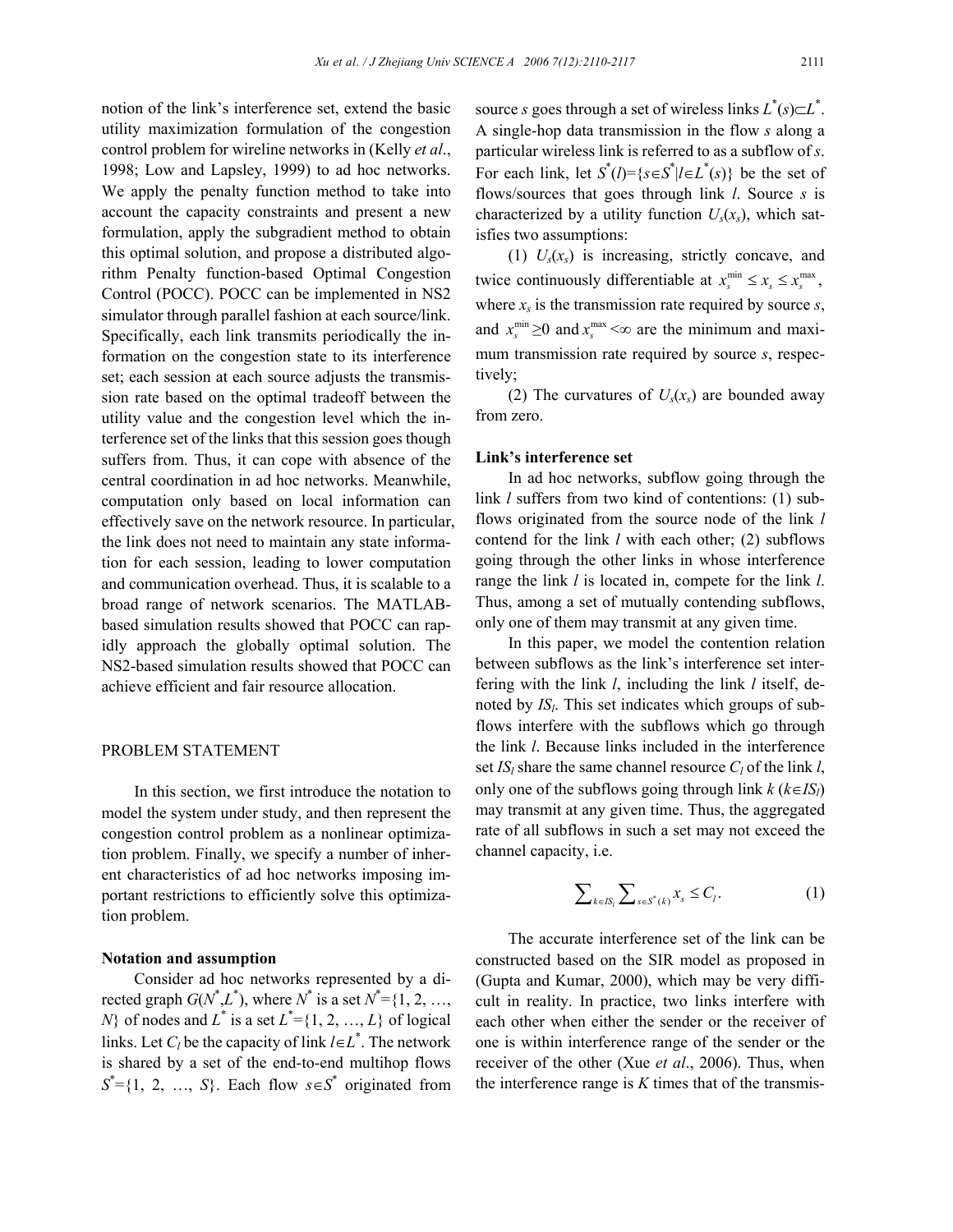sion range, the interference set of the link includes all links that contain the  $K+1$  neighbor set  $NS^{K+1}$  of the sender and receiver of that link, i.e.

$$
IS_{l} = \{k | (T_{k} \in NS^{K+1}(T_{l})) \cup (T_{k} \in NS^{K+1}(R_{l})) \cup (R_{k} \in NS^{K+1}(T_{l})) \cup (R_{k} \in NS^{K+1}(R_{l}))\},
$$
\n
$$
(2)
$$

where  $T_k$  and  $R_k$  are the sender and the receiver of link *k*, respectively, and

$$
NS^{K+1}(N) = \begin{cases} \{N'|(N,N') \in L^*\}, & K = 0; \\ NS^1(NS^K(N)) \cup NS^K(N), & K > 0. \end{cases}
$$
 (3)

## **Problem formulation**

Lastly, TCP congestion control algorithm has been interpreted as a distributed primal-dual optimization algorithm over the Internet to maximize aggregate utility, and to achieve efficient and fair allocation of network resource (Kelly *et al*., 1998; Low and Lapsley, 1999). In this paper, we extend the basic utility maximization formulation to ad hoc networks with new constraints. Here, we now formally present the congestion control problem in ad hoc networks as the nonlinear optimization problem P:

P: 
$$
\max_{\mathbf{x}} \sum_{s} U_{s}(x_{s})
$$
  
s.t. 
$$
\sum_{k \in IS_{l}} \sum_{s \in S^{*}(k)} x_{s} \leq C_{l}, \forall l,
$$
 (4)

where  $\mathbf{x} \in X = \{x_{\varsigma} \mid x_{\varsigma}^{\min} \leq x_{\varsigma} \leq x_{\varsigma}^{\max}, \varsigma \in S^* \}.$ 

The objective function maximizes the aggregated utility of all multihop flows. The constraint of the inequality is the resource constraint from the shared wireless channel as discussed above. The efficient and fair allocation of network resource among all flows may be achieved by choosing the appropriate utility functions, and maximizing the aggregated utility.

The objective function is differentiable and strictly concave, and the feasible region in inequality is convex and compact. Therefore, based on nonlinear optimization theory, there exists a unique maximizer for the optimization problem P.

#### **Restrictions on algorithm design**

However, some inherent characteristics of ad

hoc networks impose important restrictions on the algorithm design to effectively solve the problem P. We outline these restrictions below:

(1) Absence of central coordination: In principle, ad hoc networks are independent of any established infrastructure or centralized administration. Each node operates in a distributed peer-to-peer mode, acting as an independent router and an end host. In such an infrastructure-less network, there does not exist any central coordination and control. Also, ad hoc networks are often geographically distributed systems. Thus, the centralized solutions are not practicable. The designed algorithm has to be implemented in a distributed manner in the absence of a central coordination, through the cooperation of the nodes.

(2) Network resource constraints: In ad hoc networks, each node has only limited power supply. More seriously, as each node is acting as both an end host and a router at the same time, additional energy is required to support network operations. Moreover, due to the limited bandwidth and other resources in ad hoc networks, the designed algorithm has to require only very low overhead of communication and computation for the congestion control.

(3) A large-scale scenario: In ad hoc networks, many applications involve a large-scale network with tens of thousands of nodes, such as wireless sensor networks. Thus, the designed algorithm has to be scalable to a large-scale scenario. Scalability of the algorithm implies the efficient support of large numbers of links, nodes, simultaneous sessions/flows, etc.

(4) Dynamical network topology: In ad hoc networks, the network topology may change frequently when nodes arbitrarily move, resulting in link changes between nodes and route changes between the source and the destination. Moreover, the set of sources and destinations also changes from time to time, as some nodes start to transmit the data, others quit the transmission.

# PENALTY FUNCTION-BASED APPROACH: POCC

In this section, we apply the penalty function method and the subgradient method to solve the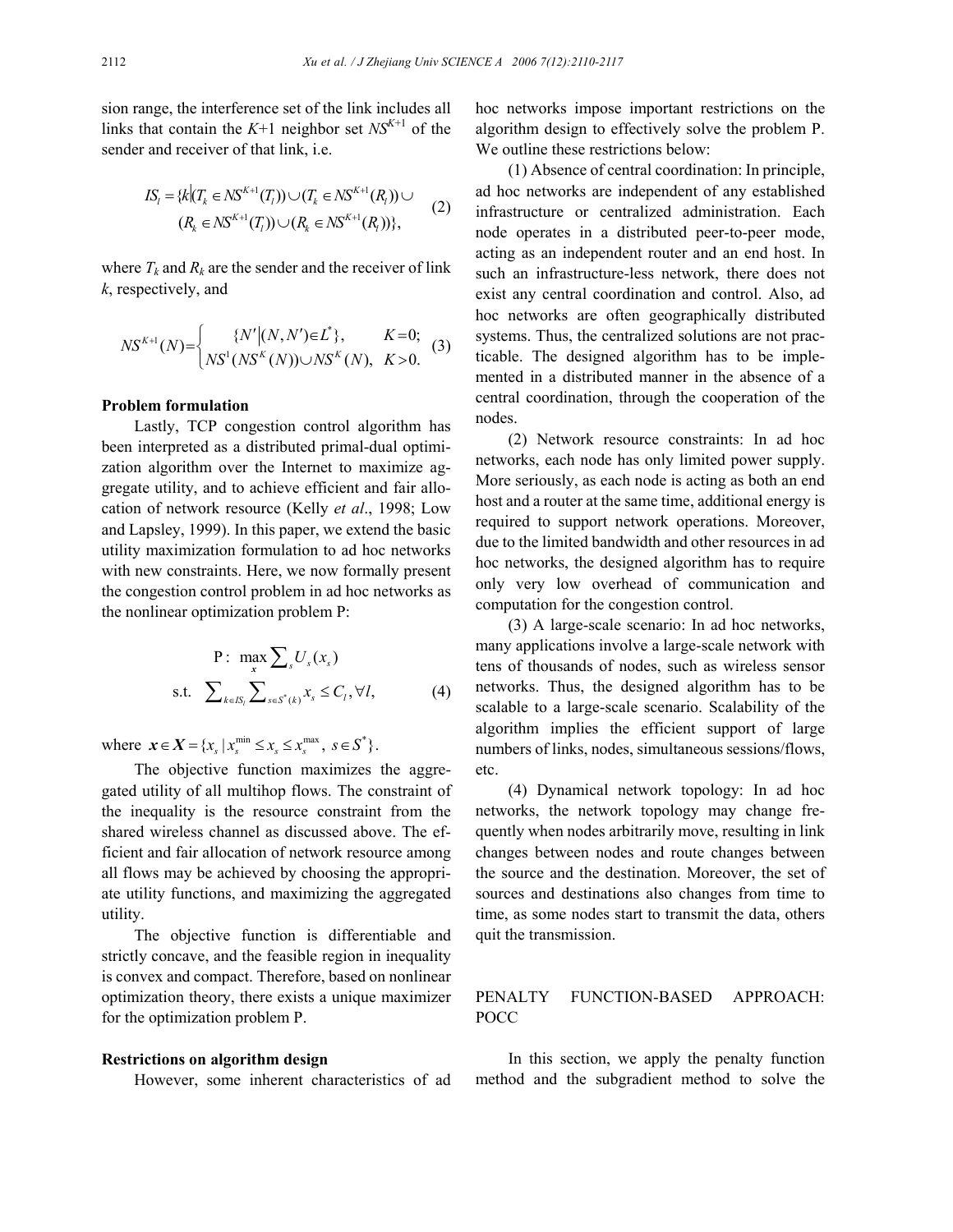problem Eq.(4). Specifically, the penalty function method transforms Eq.(4) into a new formulation, and the subgradient method obtains the optimal solution of this transformed problem. Correspondingly, we propose a distributed algorithm POCC which is robust to those challenges that ad hoc networks pose.

#### **Penalty function-based problem**

Let  $f(x) = \sum_{s} U_s(x_s)$ , and  $g_i(x) = \sum_{k \in \mathbb{N}} \sum_{s \in \mathbb{S}^*(k)} x_s$ −*Cl*. It follows from Theorem 9.2.2 of (Mokhtar *et al*., 1979) that,

$$
\inf \{f(\mathbf{x}): \mathbf{x} \in X, g_{\lambda}(\mathbf{x}) \leq 0, \forall l \}
$$
\n
$$
= \lim_{\sigma \to \infty} \Big( \inf \Big\{ f(\mathbf{x}) + \sigma \sum_{l} P_{l}(\mathbf{x}) : \mathbf{x} \in X \Big\} \Big), \quad (5)
$$

where  $\sigma$ , the penalty scaling factor, is a large number, and  $P_l(x)$ ,  $\forall l$  is a suitable penalty function. From this result, it is clear that we can get arbitrarily close to the optimal objective value of the primal problem by computing for a sufficiently large  $\sigma$ .

We choose the following penalty function  $P_l(x)$ :

$$
P_l(\mathbf{x}) = \max\Big\{0,\sum_{k \in \mathcal{IS}_l}\sum_{s \in \mathcal{S}^*(k)}x_s - C_l\Big\}.\tag{6}
$$

If  $\sum_{k \in I S_i} \sum_{s \in S^*(k)} x_s - C_i \leq 0$ , then  $P_l(\mathbf{x})=0$ , and no penalty is incurred. On the other hand, if  $\sum_{k \in \mathbb{N} \setminus D} \sum_{s \in \mathcal{S}^*(k)} x_s - C_l > 0$ , then  $P_l(\mathbf{x}) > 0$ , and the penalty term  $\sigma P_l(x)$  is realized. Therefore,  $P_l(x)$  is a suitable penalty function, as it can incur a positive penalty for infeasible points and no penalty for feasible points. We can interpret  $\sigma P_l(x)$  as the penalty associated with the violation of the capacity constraint of link *l*.

We apply the penalty function method to transform the problem Eq.(4) into a new formulation as following:

$$
\max_{\mathbf{x}} \sum_{s} U_{s}(x_{s}) - \sigma \sum_{l} \max\left(0, \sum_{k \in \mathcal{S}_{l}} \sum_{s \in \mathcal{S}^{*}(k)} x_{s} - C_{l}\right). (7)
$$

We will obtain a solution to the problem Eq.(4) by solving the unconstrained problem Eq.(7).

### **The subgradient method**

We now present the subgradient method to solve Eq.(7) iteratively. Let

$$
F(\mathbf{x}) = \sum_{s} U_s(x_s) - \sigma \sum_{l} \max\left(0, \sum_{k \in \mathcal{B}_l} \sum_{s \in \mathcal{S}^*(k)} x_s - C_l\right),
$$

the vector  $g^F(x_0)$  is a subgradient of the function  $F(x)$ at the point  $\mathbf{x}_0$ , where  $\mathbf{g}^F(\mathbf{x}_0) = \left\{ \mathbf{g}^F_s(\mathbf{x}_0), s \in S^* \right\},\$  $x_n(n)$  denote the values of  $x_s$  at the *n* iterative step, and  $\alpha(n)$  be the step size at the *n*th iteration, then

$$
\mathbf{g}_{s}^{F}\left(\mathbf{x}(n)\right)=U_{s}'\left(x_{s}(n)\right)-\sigma\sum_{l}\left(CI_{l}(n)\sum\nolimits_{k\in IS_{l}}I_{s\in S^{*}(k)}\right)
$$
\n
$$
=U_{s}'\left(x_{s}(n)\right)-\sigma\sum_{m\in\mathcal{L}\left(s\right)}\left(\sum\nolimits_{l\in IS_{m}}CI_{l}(n)\right),\quad(8)
$$

where  $I_z$  is the indication function:  $I_z = 1$  when *z* is true, otherwise,  $I_7=0$ .  $CI_1(n)$  is the link congestion indicator for link *l* at the *n*th iteration,

$$
CI_{i}(n) = \begin{cases} 0, & \sum_{k \in IS_{i}} \sum_{s \in S^{*}(k)} x_{s}(n) - C_{i} \le 0, \\ 1, & \text{otherwise.} \end{cases} \tag{9}
$$

Thus *xs* is updated as

$$
x_s(n+1) = \left[x_s(n) + \alpha(n)\mathbf{g}_s^F(\mathbf{x}(n))\right]_{x_s^{\min}}^{x_s^{\max}}
$$
  
\n
$$
= \left[x_s(n) + \alpha(n)\left(U'_s(x_s(n)) - \sigma \sum_{m \in \mathcal{L}^*(s)}\left(\sum_{l \in \mathcal{LS}_m} CI_l(n)\right)\right]\right]_{x_s^{\min}},
$$
\n(10)

where  $[z]_a^b = \min{\max{z, a}, b}.$ 

**Remarks** (1) Note that the subgradient algorithm converges to the optimal solution, with step size satisfying the following conditions (Shor, 1985):

$$
\alpha(n) > 0
$$
,  $\lim_{n \to \infty} \alpha(n) = 0$  and  $\sum_{n=1}^{\infty} \alpha(n) = \infty$ . (11)

(2) If we interpret  $CI_m$  as the "net" congestion indicator for link *m*, and  $\sum_{l \in IS_m \setminus m} CI_l$  as the "additional" congestion indicator for link *m*, then  $\sum_{l \in \mathcal{S}_m} CI_l$  is the total congestion indicator for link *m*. This kind of congestion information is consistent with this characteristic of ad hoc networks where transmissions  $x_s$  on one link  $m \in L^*(s)$  contribute the congestion over all links in its interference set *l*∈*ISm*. Therefore, congestion control protocols for ad hoc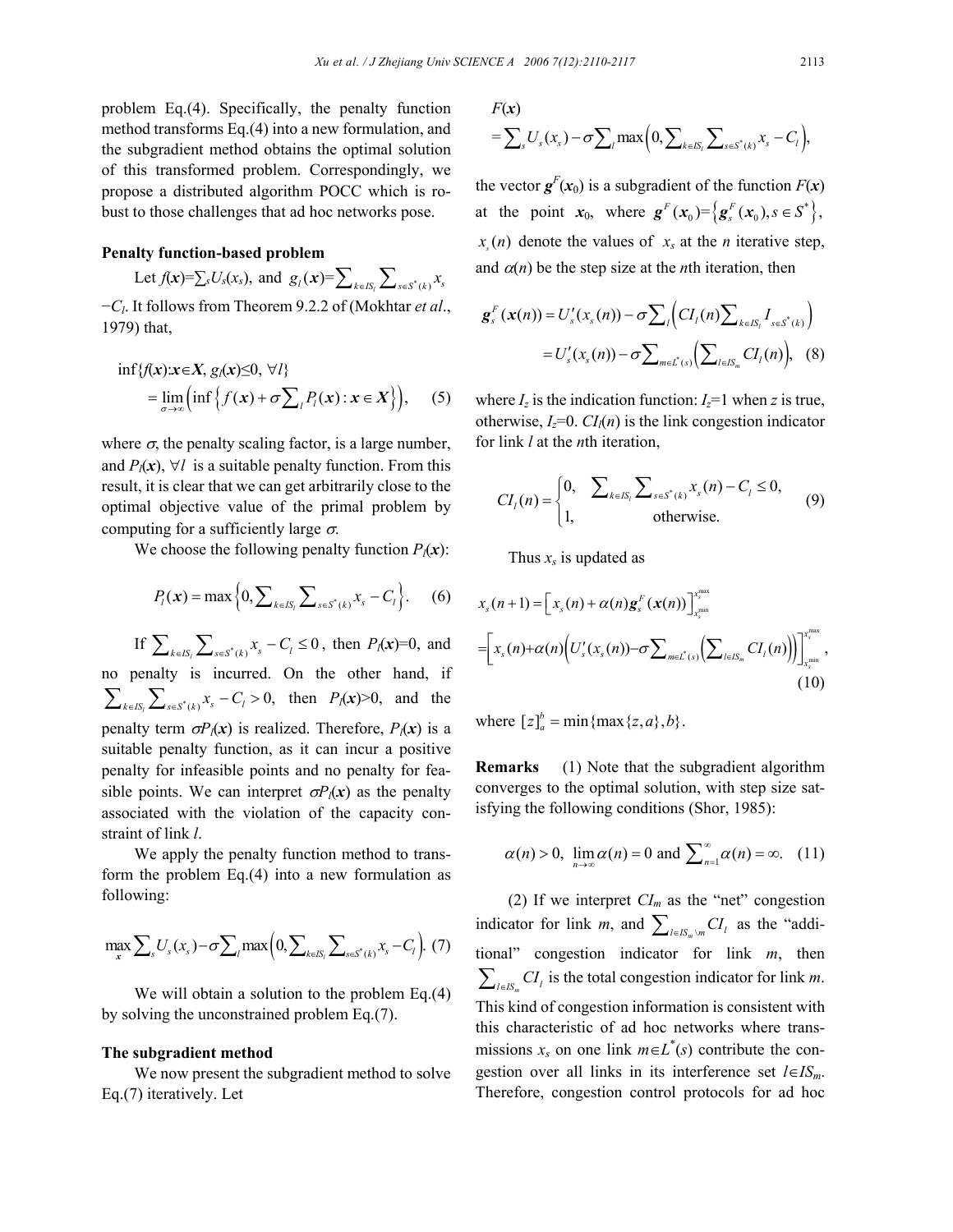networks must give feedbacks based on the congestion information in the entire interference set, rather than the individual link.

(3) Note that the distributive nature of Eq.(10) is attractive: Each source *s* can solve Eq.(10) separately without the need to coordinate with other sources. Source *s* acquires  $\sum_{m \in L(s)} (\sum_{l \in S_m} CI_l)$  by summing up the link congestion indicator over the interference set of all links which *fs* goes through. Thus, the session at each source can independently adjust the transmission rate so that the optimal tradeoff can be achieved between the derivative of the utility function and the total congestion level in the interference set of the links that the session goes through.

(4) In order to implement Eq.(9), the capacity of link *l* is required to be known in advance, which is very difficult in reality. In practice, the queue size at the sender of the link can break down this difficulty, because  $\sum_{k \in \mathcal{S}_i} \sum_{s \in \mathcal{S}^*(k)} x_s - C_i$  can be estimated by counting the aggregate change of the queue size at the sender of link *l* over a certain time window, i.e.,

$$
\int_{t=T_n}^{T_{n+1}} \left( \sum_{k \in S_l} \sum_{s \in S^*(k)} x_s(t) - C_i(t) \right) dt
$$
  
= 
$$
\sum_{k \in S_l} \left( q_i(T_{n+1}) - q_i(T_n) \right)^+,
$$
 (12)

where  $q_l(T_n)$  is the instantaneous queue size in the sender of link *l* at *Tn*, the time instant at the *n*th iteration of link *l*.

Thus, we can determine the link congestion indicator  $CI(n)$  through monitoring the queue size at the sender of link *l*,

$$
CI_{i}(n) = \begin{cases} 0, & q_{i}(T_{n}) \leq n \text{Buffer}_{i}; \\ 1, & \text{otherwise}, \end{cases}
$$
 (13)

where *Buffer*<sub>l</sub> is the threshold of the queue buffer at the sender of link *l*, and  $\eta$  is chosen as 0.2 in our simulation.

When the average queue size is greater than the threshold,  $CI(n)$  is set to 1 immediately, which ensures that the average queue size does not significantly exceed *ηBuffer<sub>l</sub>*. Note that  $\sum_{k \in \mathcal{B}_l} \sum_{s \in S^*(k)} x_s$  is also not required to calculate  $CI<sub>l</sub>(n)$  in Eq.(13).

To overcome the occasional bursts of packets in the queue, the instantaneous queue size replaces the

average queue size, which is calculated through an exponential weighted moving average. Thus,

$$
CIi(n) = \begin{cases} 0, & q_i^{ave}(T_n) \le n\text{Buffer}; \\ 1, & \text{otherwise}, \end{cases}
$$
 (14)

where

$$
q_l^{\text{ave}}(T_{n+1}) = wq_l^{\text{ave}}(T_n) + (1 - w)q_l(T_{n+1}). \tag{15}
$$

We use a value of 0.35 for *w* in our simulation.

From the discussion above, at link *l*, no per-flow information needs to be stored or maintained.

### **Distributed implementation**

We summarize the distributed algorithm as follows:

At the *n*th iteration:

(1) Link *m*'s (in fact, its sender) algorithm:

Step 1.1: Receives the information on the queue size from the link *l*,  $\forall l \in IS_m$  to compute  $\sum_{l \in \mathcal{IS}_m} (q_l (n+1) - q_l (n))^{+};$ 

Step 1.2: Computes the link congestion indicator  $CI_m$  according to Eq.(14);

Step 1.3: Communicates new information on *CIm* to its inference set *ISm*;

Step 1.4: Informs the session  $f_s$  about  $\sum_{l \in \mathcal{S}} CI_l$ .

(2) Source *s*' algorithm:

Step 2.1: Sums up the total congestion informa-

tion of all links in its path  $\sum_{m\in L^*(s)} (\sum_{l\in IS_m} CI_l(n));$ 

Step 2.2: Chooses a new transmission rate for the next period  $x_s(n+1)$  according to Eq.(10);

Step 2.3: Transmits data at new rate to links in its path.

**Remarks** (1) In the proposed algorithm, one kind of coordinating information between sources and links/nodes needs to be exchanged i.e. the aggregated congestion indicator over the links' interference set. Note that one byte can represent 255 congested links in the interference set of links on a path. For most real networks, allocating just one byte for the congestion indicator field should be sufficient. Thus, the overhead of the network congestion indicator is quite small.

(2) To implement Steps 1.1 and 1.3, each link needs to communicate periodically its information about  $CI_m$  to its inference set  $IS_m$ . This can be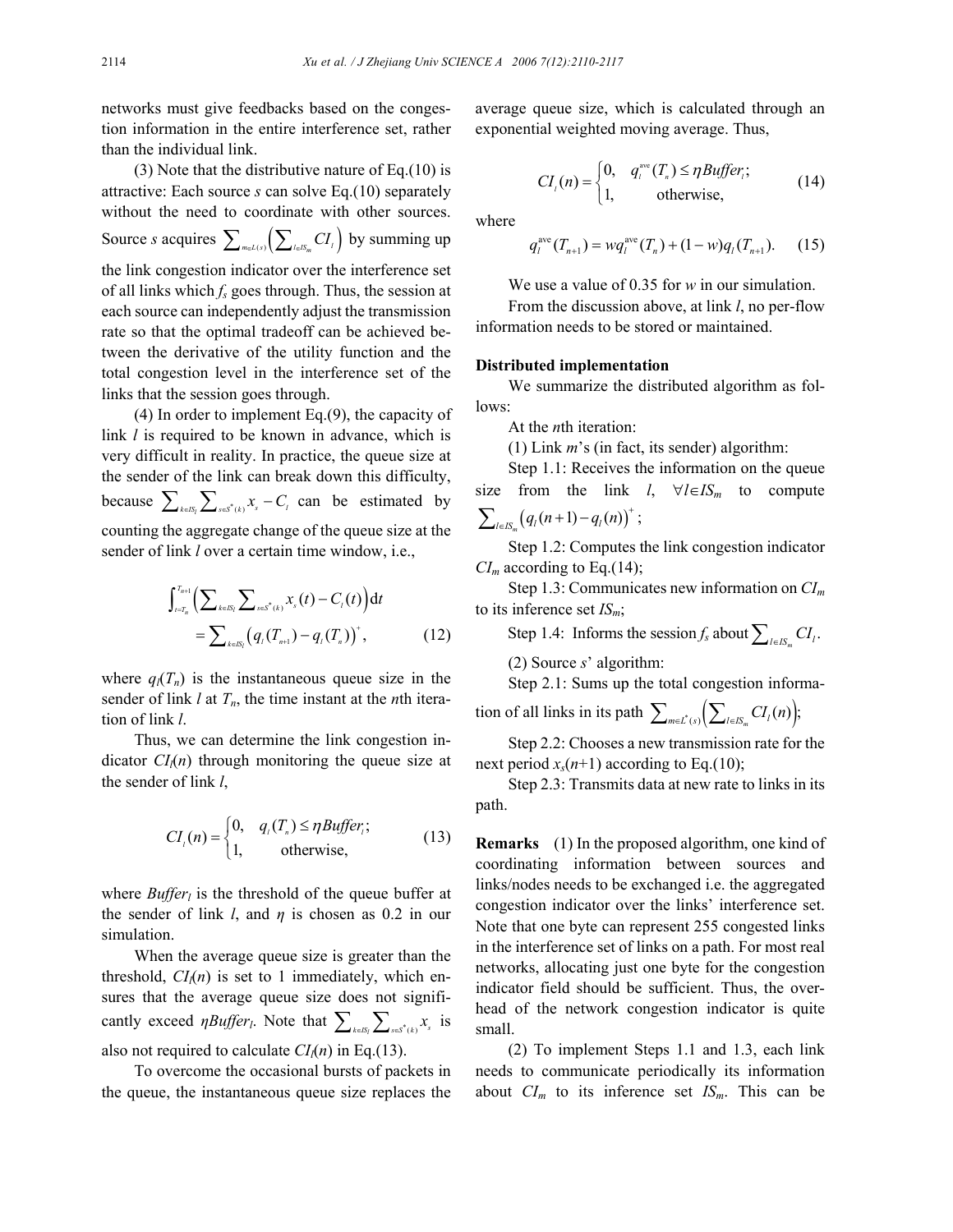achieved by the sender and the receiver of link *l*, respectively, piggybacking this information onto HELLO packets in the AODV routing protocol and sending at a certain time interval periodically to their *K*+1 neighbor set. The procedure to describe in detail how to send the congestion indicator to the *K*+1 neighbor set is tedious. Considering the space of this paper, we omit this procedure.

(3) The proposed algorithm can adapt naturally to changes in network conditions. Although we assume that the links' capacity and interference set, the set of sources and their utility functions, and the paths that the sources use, are unchanged, this algorithm can extend directly to the case when these quantities are time varying. The simulation results showed that it can track the moving optimal solution, if the changing network conditions are slow relative to its convergence.

From the discussion above, we can know that the proposed algorithm can be implemented in a parallel fashion at each receiver/link, copes with the absence of the central coordination in ad hoc networks, has lower overhead of computation and communication, and is scalable to a broad range of network scenarios. Meanwhile, due to computation only based on local information, it can effectively save on the network resource. Thus, it is suitable for online implementation, and breaks down those challenges that ad hoc networks pose.

## SIMULATION INVESTIGATION

We study the proposed algorithm POCC in two different simulation environments: the MATLAB environment and the NS2 environment.

### **MATLAB environment**

The network scenario is randomly generated by drawing node positions from a uniform distribution on the unit square  $[0,1] \times [0,1]$ , and by allowing two nodes to communicate if their distance is smaller than the threshold 0.25. Fig.1 shows a static network scenario randomly generated at a time. The network has 30 nodes and several links, and is shared by four end-to-end multihop flows/sessions *fs* (*s*=1, 2, 3, 4)*.* The source, the destination, and the path for each session are labelled in Fig.1. The aggregated utility

function is chosen as  $\sum_{s=1}^{4} \log x_s$ , which enforces proportional fairness (Kelly *et al*., 1998). The minimum and maximum rates are 0 and 500, respectively. The capacity of links 5, 6, 9, 10, 14, 15, 17 and 18 is 2000. The other links' capacity is 1000.

We investigated the convergence of the proposed algorithm POCC, and demonstrate the simulation results (Table 1 and Fig.2).



**Fig.1 Ad hoc network scenario** 

**Table 1 Globally optimum solutions and solutions given by POCC** 

| Variables          | Globally<br>optimum<br>solutions | Solutions<br>solved by<br><b>POCC</b> | Relative<br>error $(\% )$ |
|--------------------|----------------------------------|---------------------------------------|---------------------------|
| $x_1$              | 111.1111                         | 111.86                                | 0.675                     |
| $\mathfrak{X}_{2}$ | 129.6314                         | 129.10                                | 0.409                     |
| $x_3$              | 194.4419                         | 196.47                                | 1.043                     |
| $x_4$              | 333.3333                         | 332.52                                | 0.244                     |



**Fig.2 End-to-end transmission rate of sources**

In Table 1, we compare the globally optimal rate of sources solved by the optimization toolbox in MATLAB, and the rate of sources given by POCC after 70 iterations. The results showed that the algo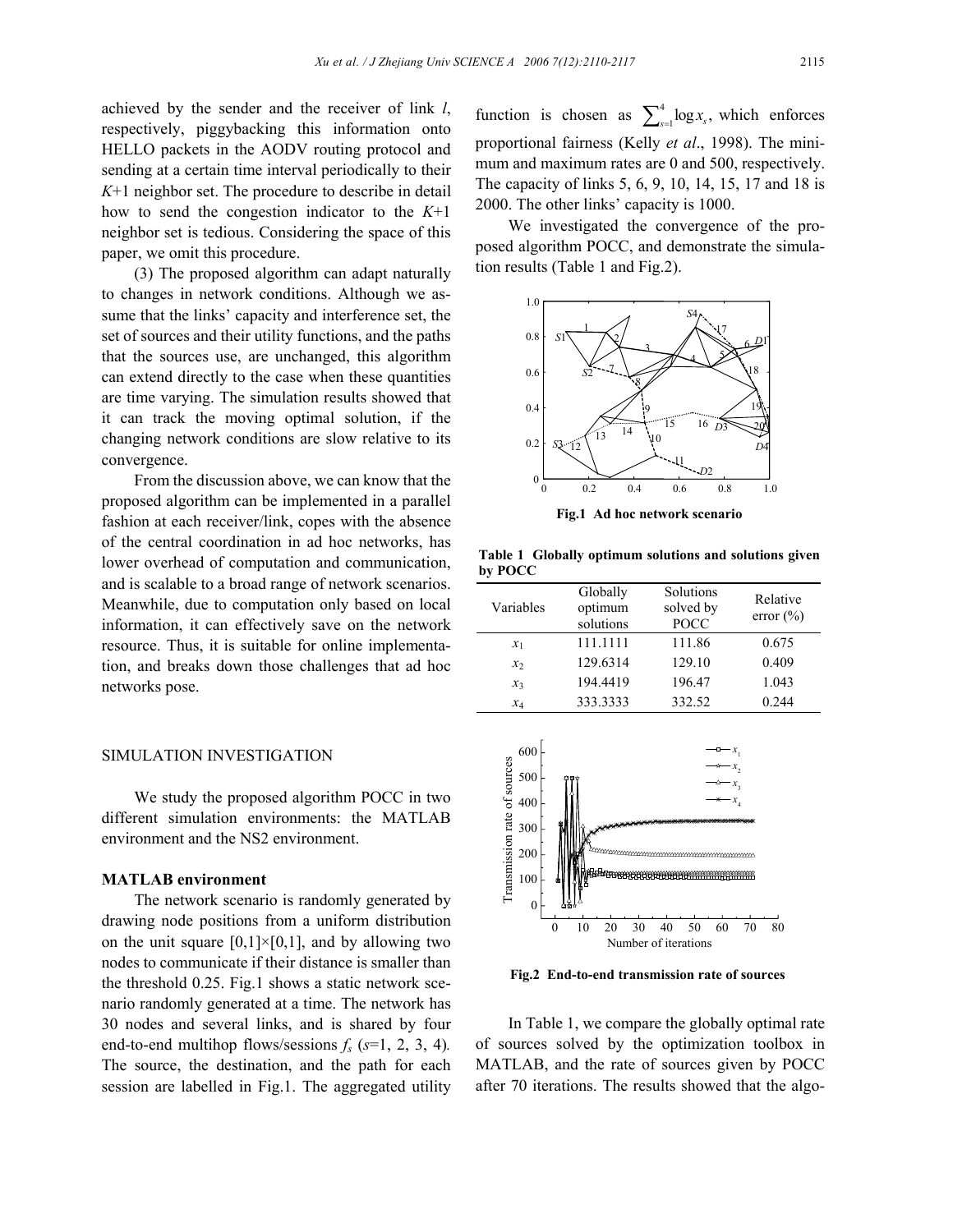rithm could approach the globally optimum after 70 iterations. The plot in Fig.2 illustrated that they begin to approach global optimum after 40 iterations.

**Remarks** (1) Larger stepsize can result in higher convergence speed, but may cause larger fluctuation. The choice of stepsize is a trade-off between the convergence speed and the magnitude of fluctuation. Therefore, the stepsize must be chosen appropriately. A large stepsize is initially chosen to ensure fast convergence, and the stepsize is reduced step by step along the iteration procedure. In our simulation, the inverse of the number of iterations is chosen as the stepsize.

(2) From the algorithm, we know that, in each iteration, each source requires information on the prices of the links' interference set on the path. Therefore each iteration requires 1 RTT for end-toend information exchange. As RTT is typically in the order of milliseconds to tens of milliseconds (Wang and Kar, 2005), we can infer that the overall convergence time of POCC should range from:

## Convergence time of POCC

- $=$  40 iterations $\times$ 1 RTTs in each iteration
- ×milliseconds to tens of milliseconds
- = 40 milliseconds to tens of milliseconds

Apparently, at this period, it is reasonable in most cases to consider the network situation as static in the practical ad hoc networks.

## **NS2 environment**

We have implemented POCC in NS2 simulator and conducted extensive packet-level simulations. We demonstrated that POCC achieved efficient and fair resource allocation in ad hoc networks. In NS2 environment, the two-ray ground reflection model is used as the radio propagation model, IEEE 802.11 DCF as the MAC protocol, and AODV as the routing protocol. The transmission range and the interference range are 250 m and 550 m, respectively. The data transmission rate is 2 Mbps. The packets generated are of size 1000 bytes in all the simulations. All the simulations were run for 200 s. Every flow in the network exists in the entire simulation run, and each data point on the graph is averaged over 15 simulation runs.

### 1. Grid topology

POCC is evaluated and compared against default TCP (Reno version), and ATCP (Liu and Singh, 2001) for the grid topology shown in Fig.3. The metrics employed to measure the performance of POCC are the aggregate throughput and fairness. The aggregate throughput is measured in bps and reflects the number of packets successfully received at the destination.



The aggregate throughput of each flow using POCC, TCP and ATCP is shown in Fig.4 showing that POCC preserved well fairness for all flows. Note that flow 2 and flow 5 received respectively 13.762% and 11.0536% of the overall throughput in the grid topology. In this case, TCP and ATCP failed to fairly allocate resource to these flows. The flows 1, 3, 4 and 6 almost occupied all channel resource and achieve high throughput, while the flows 2 and 5 were eventually starved, only received 3.353% and 5.032% of the overall throughput in TCP, and 6.873% and 5.121% in ATCP. It is evident from the results that



**Fig.4 Aggregate throughput in grid topology**